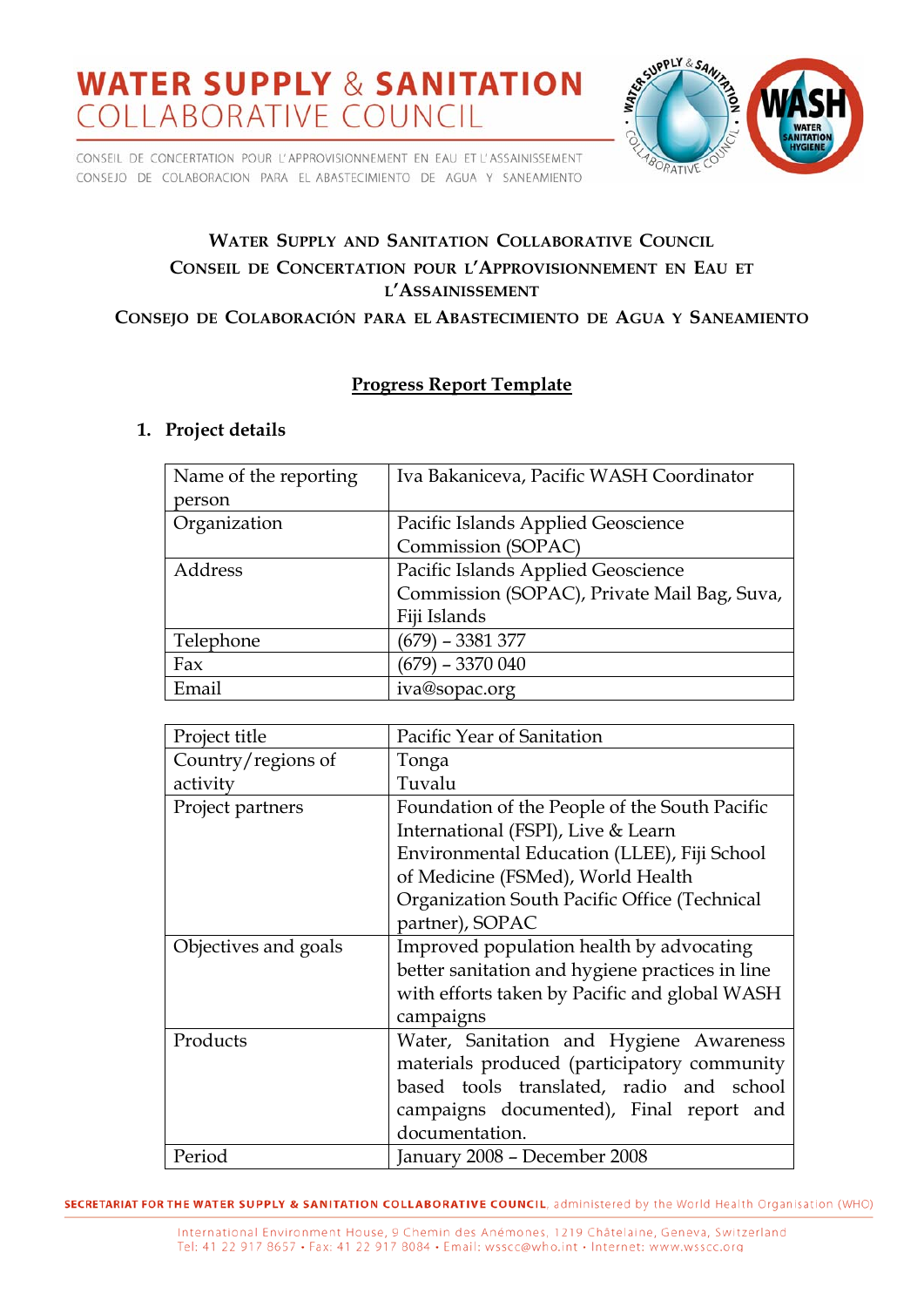CONSEIL DE CONCERTATION POUR L'APPROVISIONNEMENT EN EAU ET L'ASSAINISSEMENT CONSEJO DE COLABORACION PARA EL ABASTECIMIENTO DE AGUA Y SANEAMIENTO



## **2. ACTIVITIES AND PROGRESS**

## **TONGA**

## **2.1 Activity Implement**

- 1. Liaison and Networking with key stakeholder: Contract signed was followed by the establishment of a closed working relationship with relevant stakeholders: Ministry of Health, Ministry of Education, Tonga Water Board and Ministry of Land Survey and Environment
- 2. Establish Water, Sanitation and Hygiene Committee. These committee members were act as an advice and guidance to the project coordinator and officers on project activity requirements and progress and also to provide advocacy for community based activities
- 3. Development of training awareness materials including posters and information brochure for community and school awareness workshop.
- 4. Developed of Water Sanitation and Hygiene TV and Radio spots for public awareness information and broadcast it on Television Tonga.
- 5. A TV/Radio panel discussion campaign program, based on WASH issues was conducted on a monthly basis. WASH committee members participated in the program including the Ministry of Health, Tonga Water Board, and Department of Environment as well the WASH Project Coordinator.
- 6. A promotional t-shirt with donor's logo and messages was designed and is currently in print both in English and Tongan languages.
- 7. Train of Trainers Workshop was attended by Government Ministries, Non Government representatives, school teachers together with selected community representatives
- 8. Community Awareness Workshop was conducted in Tongatapu, Ha'apai, 'Eua and Vava'u Is. Detail report of these community awareness workshops are appended in Annex 1.
- 9. A news item was featured on the radio and television news and a press release was also printed on the local newspaper to mark the World Water Day, as well as, WASH Day.

## **TUVALU**

- 1. Translation of the "Rainwater Harvesting Manual" into Tuvaluan. The manual was used in workshops and trainings.
- 2. Conduction of workshops in 3 schools in Funafuti where the activities and some awareness materials was also pre-tested with the teachers and evaluated.
- 3. Conduction of workshop among the women community in Funafuti using the translated "Rainwater Harvesting Manual".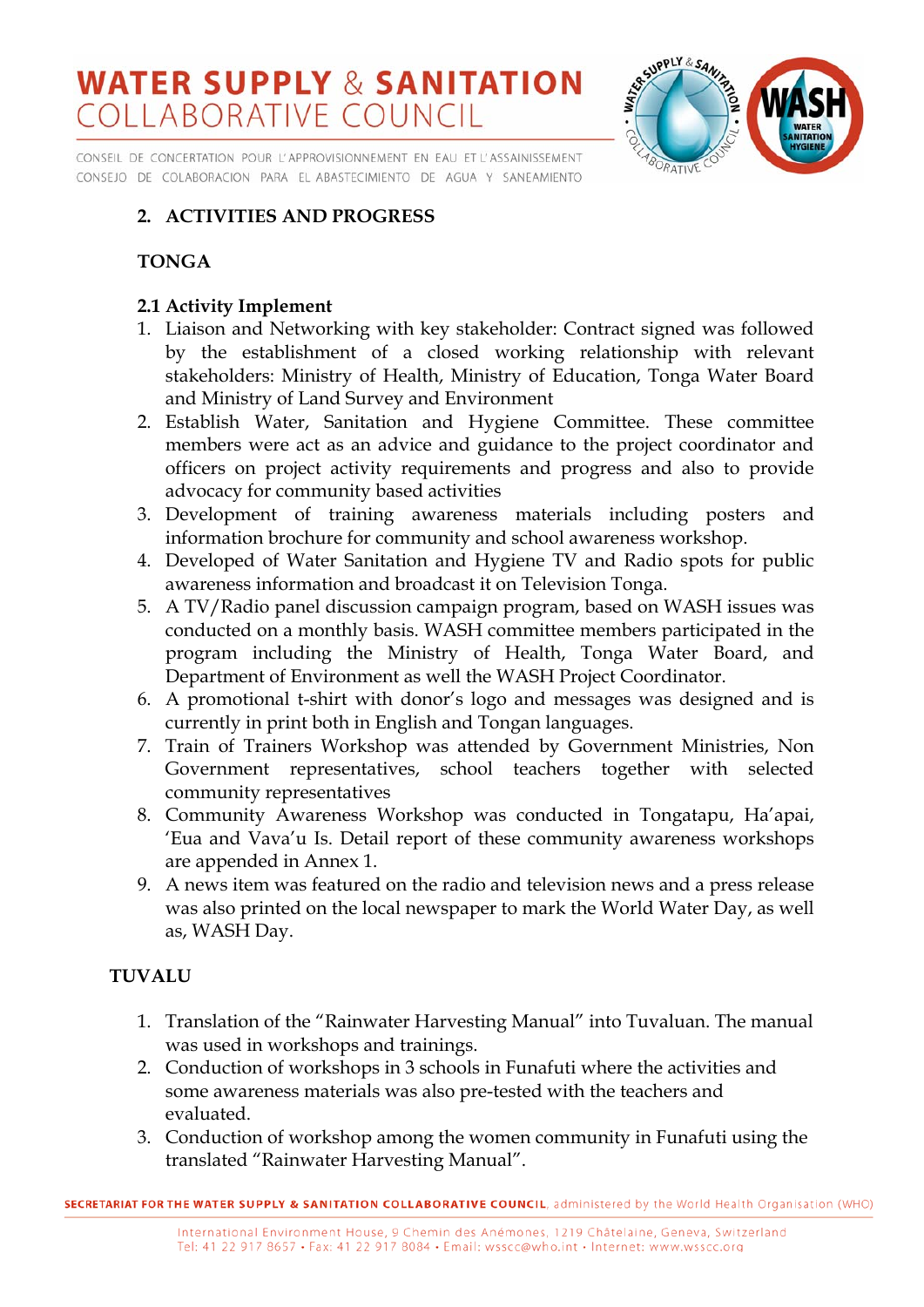

CONSEIL DE CONCERTATION POUR L'APPROVISIONNEMENT EN EAU ET L'ASSAINISSEMENT CONSEJO DE COLABORACION PARA EL ABASTECIMIENTO DE AGUA Y SANEAMIENTO

- 4. Carrying out of awareness through radio announcement in all the 8 islands in Funafuti
- 5. Engaging primary and secondary schools in poster competition, targeting 1,150 students
- 6. Carrying out of the TANGO WASH Coalition meeting with governments bodies and relevant stakeholders

## **3. Partnerships**

| <b>TONGA</b>            |                      |                                             |
|-------------------------|----------------------|---------------------------------------------|
| <b>Project Partners</b> | <b>Key Partners</b>  | <b>Roles</b>                                |
| Regional Level          | WSSCC, SOPAC,        | Funding<br>п                                |
|                         | <b>FSPI</b>          | Donor advice and technical assistances<br>п |
| National Level          | WHO - Local          | <b>Project Management</b><br>п              |
|                         | Office               | Planning, implementing and monitoring<br>п  |
|                         | <b>TCDT</b>          | of activities                               |
|                         | MoH                  | Community Training and Advocacy<br>ш        |
|                         | <b>MLSNRE</b>        | Reporting to donor<br>п                     |
|                         | MoE                  | Liaison and networking with key<br>п        |
|                         | <b>TWB</b>           | partners                                    |
|                         | <b>Town Officers</b> |                                             |

### **TUVALU**

| <b>Project Partners</b>          | <b>Key Partners</b>                                                                                                                                                                                                                                 | <b>Roles</b>                                                                                                                                                                                                                    |
|----------------------------------|-----------------------------------------------------------------------------------------------------------------------------------------------------------------------------------------------------------------------------------------------------|---------------------------------------------------------------------------------------------------------------------------------------------------------------------------------------------------------------------------------|
| Regional Level<br>National Level | WSSCC, SOPAC,<br><b>FSPI</b><br>Tuvalu Parliament<br>Government<br>Ministries (OPM,<br>MFEP, MPUI, MoH,<br>MNR, MHA, MoE,                                                                                                                           | Funding<br>ш<br>Donor advice and technical assistances<br>٠<br><b>Project Management</b><br>п<br>Planning, implementing and monitoring<br>ш<br>of activities<br>Community Training and Advocacy<br>٠<br>Reporting to donor<br>٠ |
|                                  | MET, TMC, PBD,<br>PWD, PHD and<br>WMO)<br>NGOs (Island Care,<br>Alofa Tuvalu, TNCW,<br>women and church<br>groups, TuFHA, TRC,<br>Pre-school Council,<br>Girl Guides, Boy<br>Scouts TANGO)<br>Primary and<br>Secondary Schools<br>Town Councils (8) | Liaison and networking with key<br>٠<br>partners<br>School WASH Campaign<br>ш<br>Radio Campaign Awareness                                                                                                                       |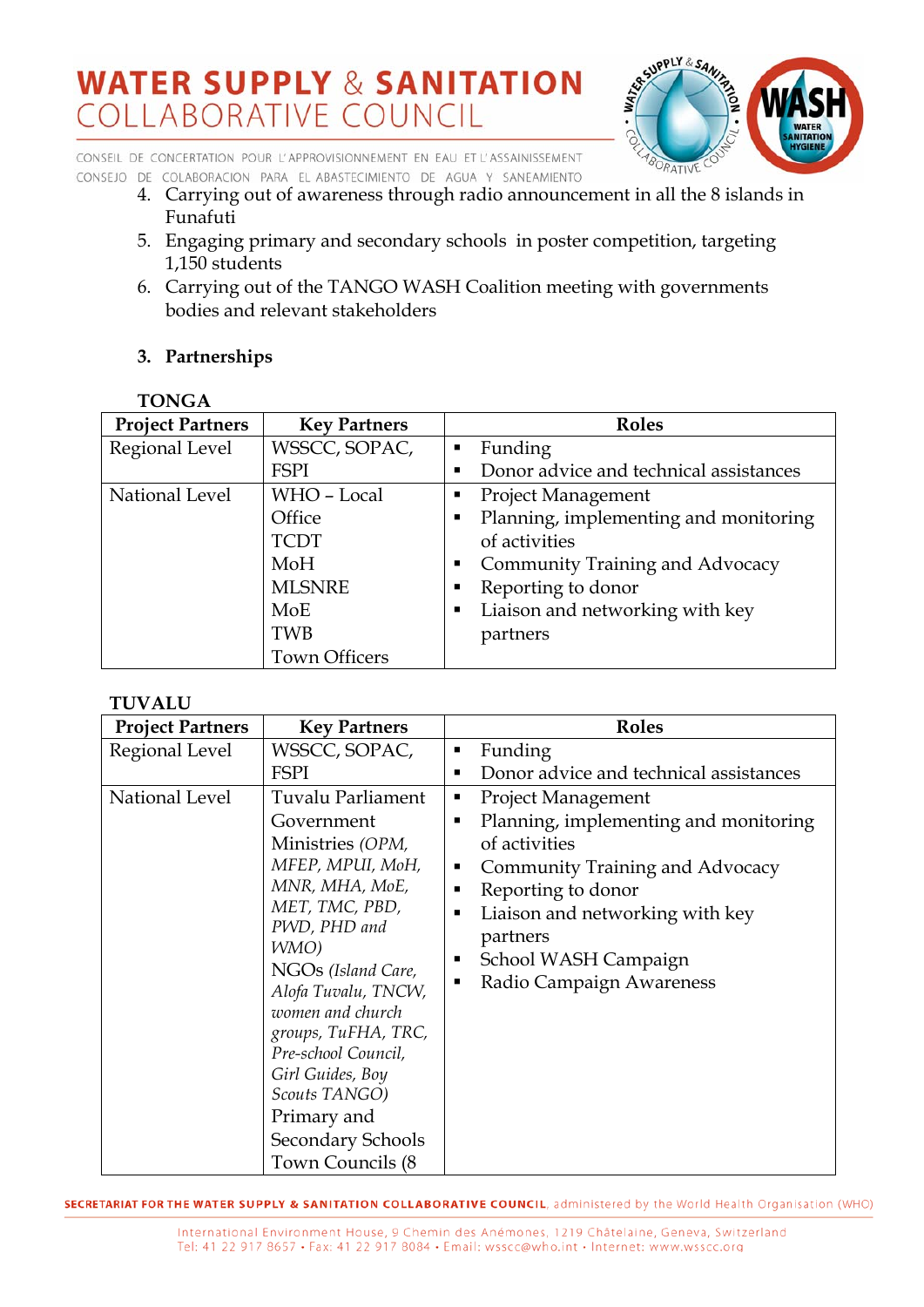

CONSEIL DE CONCERTATION POUR L'APPROVISIONNEMENT EN EAU ET L'ASSAINISSEMENT CONSEJO DE COLABORACION PARA EL ABASTECIMIENTO DE AGUA Y SANEAMIENTO

| islands)                   |  |
|----------------------------|--|
| <b>Island Councils (8)</b> |  |
| islands)                   |  |
| Women                      |  |
| Communities (8)            |  |
| islands)                   |  |
|                            |  |
|                            |  |

## **4. Outcome / Impact**

## **TONGA**

**Outputs** 

- Establishment of WASH Stakeholder Committee with relevant stakeholders
- Development of IEC Materials (poster, brochure, TV and Radio spots.
- Conducted of various TV/Radio panel discussion campaign program based on WASH issues
- School needs assessment survey result
- Number of community and school visits/ presentation conducted
- Mainstream of WASH key issues into school curriculum
- Team Partners regular meetings

### Outcomes

- Effectively identify WASH issues at national level
- Increased awareness amongst target community and school on good sanitary and basic hygiene behaviour
- Improve access to proper sanitary and hygiene facilities in schools level
- Adoption and practices of proper sanitary and hygienic behaviour, such as hand washing
- Effectively teaching of WASH key issue as a component of school syllabus/curriculum

Impacts

- Greater engagement of key stakeholder in Water Sanitation and Hygiene promotion campaign
- Healthy environment in the communities
- Low level of diarrhoeal diseases related to poor sanitation and hygiene in Tonga
- Contribute to achieve MDG #7 halving the proportion of people without access to improved sanitation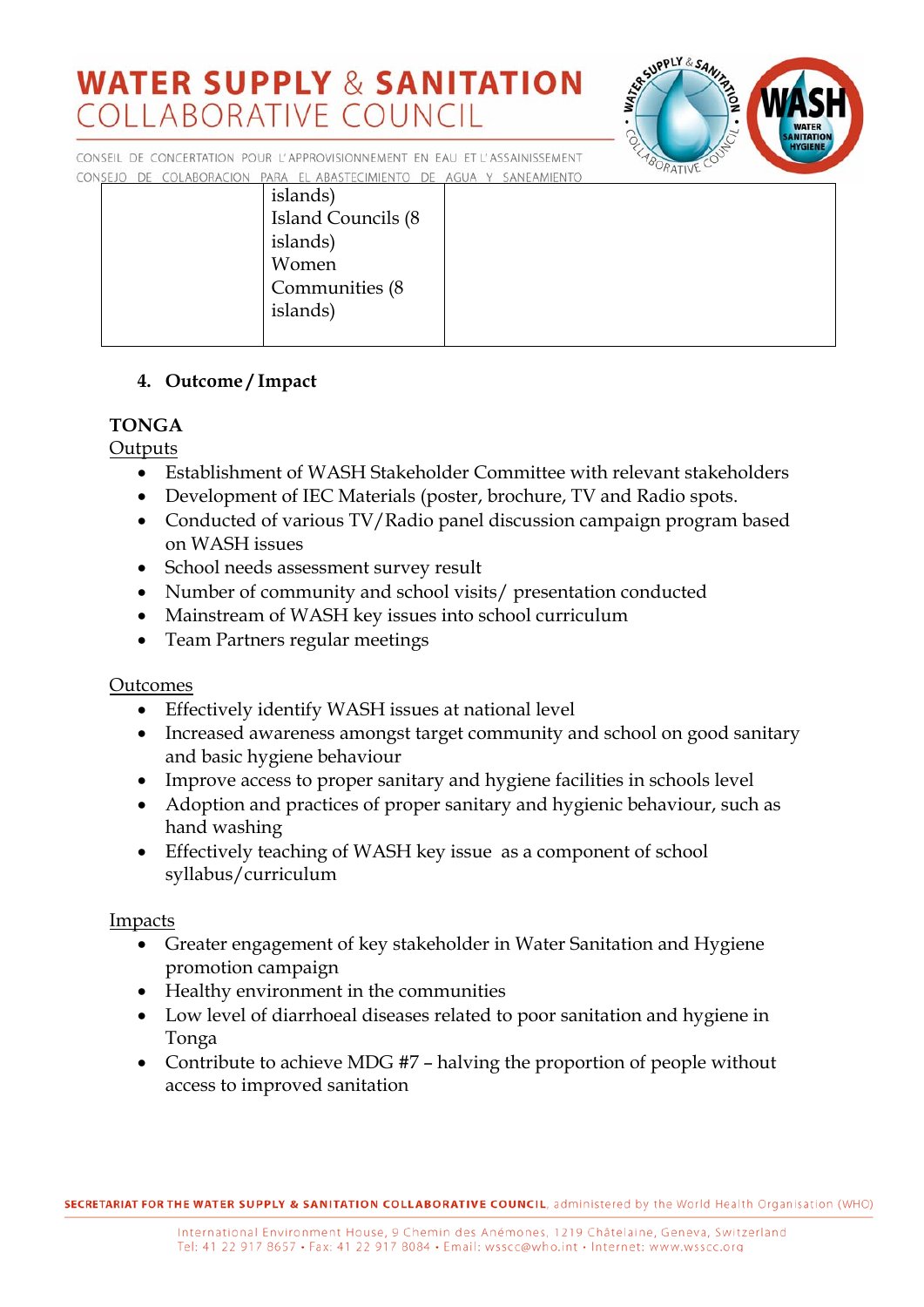CONSEIL DE CONCERTATION POUR L'APPROVISIONNEMENT EN EAU ET L'ASSAINISSEMENT CONSEJO DE COLABORACION PARA EL ABASTECIMIENTO DE AGUA Y SANEAMIENTO



## **TUVALU**

## **Outputs**

- School workshop. Trainings conducted with students and teachers on water supply, hygiene and sanitation.
- Promotion of proper hygiene practices by teachers and students and good water practices were introduced to the wider community by older students
- Awareness raising through WASH poster competition in schools
- Translation of the "Harvesting Heavens" Manual in Tuvaluan
- Conduction of radio announcement using stories, poems and songs
- Regular meetings with government agencies like the Min. of Health, Education etc.

### Outcomes

- Fewer water shortages and improved quality of drinking water
- Increased sanitation system-maintenance and safe disposal of excreta and wastewater
- Positive behaviour change including an increase in hygienic practices
- Documentation of lesson learnt and sharing of information amongst stakeholders

### Impacts

- Low level of diarrhoeal diseases related to poor sanitation and hygiene in Tonga
- Contribute to achieve MDG #7 halving the proportion of people without access to improved sanitation
- Healthy school environment
- Good hygienic practices
- Increased awareness on WASH issues in schools and in communities

## **Additional Information**

- *1. What kind of coalitions and partnerships are being built?* 
	- Advocacy and Awareness Raising Partnerships Tonga Trust established a collaborative relationship with relevant stakeholders, in which they agreed to work together with the Trust to share responsibilities, available resources, competency and also combine skills and expertise in regards to water, sanitation and hygiene.
- *2. What is the impact on the mobilisation of communities on WASH?* 
	- Communities involved were able to identify and address the most critical issues related to sanitation and hygiene with in their respective community.
	- Encourage community participation through promotion and practices of WASH campaign which led to sustainability of attitude and behaviour change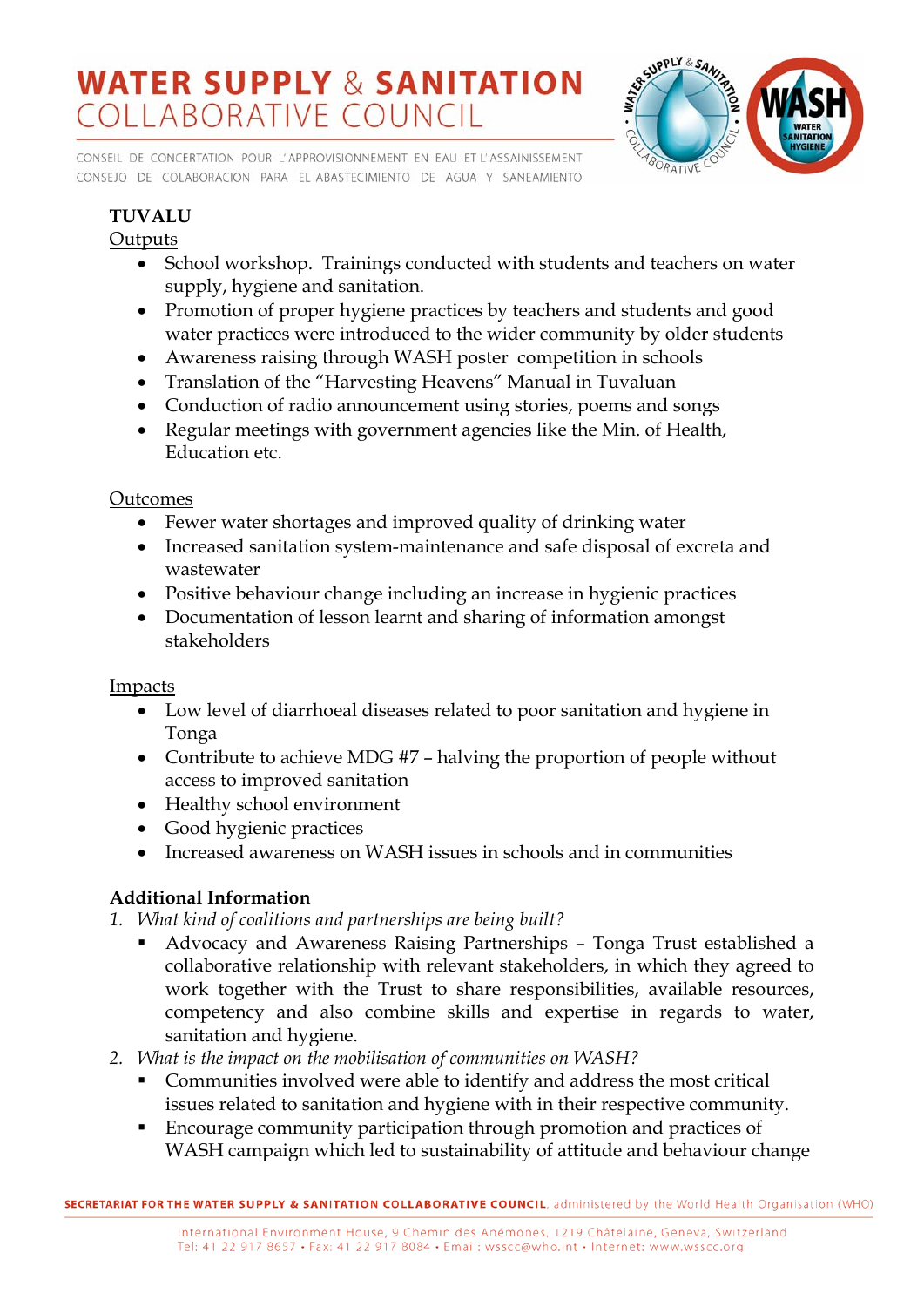

CONSEIL DE CONCERTATION POUR L'APPROVISIONNEMENT EN EAU ET L'ASSAINISSEMENT CONSEJO DE COLABORACION PARA EL ABASTECIMIENTO DE AGUA Y SANEAMIENTO

- The communities members were also able to develop their own action plan based on problem identified
- Increased awareness and knowledge related to WASH and other diseases associated with unsafe and inappropriate water, sanitation and hygiene.
- Improved sanitary facilities within the community in terms of living condition, safe environment and cleanliness
- *3. What is the estimated long term impact on national policies?* 
	- Advocate for a policy on establishing hand washing facility in all schools
- *4. What is the impact of the programme of action on achieving the MDG's on water and sanitation?* 
	- Decrease in number of people reported with unsafe water, poor sanitation and hygiene related disease.

## **5. Learning from the process of implementation**

## **TONGA**

 Instead of producing of calendar with winning theme, Tonga Trust felt that it is more effective to design and erect two information billboards at public location like Fa'onelua Park. The billboard will display photos of school children with clear and concise messages about the importance of washing hands before eating and after using the toilet. The billboard will last longer and will aim at catching the attention of everyone travelling along these busy areas. The proposed billboard can last longer and it is more visible. The billboard is expected to be erected in early 2009.

## **Successful Strategies**

 Integration of WASH components into other Tonga Trust Project Activities – WASH Project were implemented not only as single program but as part of an integrated approach with other related project such as Rainwater Harvesting, Water Safety Plan Awareness Project, Ama Takiloa Project (village women's development program).

Ama Takiloa project conducted a home cleanliness (bathroom & kitchen) inspection program with its women's group members as part of promoting sanitation and hygiene at home. Women's group also agreed to promote a model on hand washing at home for children and to set up a simple hand washing facility such as basin and soap for proper hand washing.

 Stakeholders Partnership Development – As the contract signed, it was followed by the establishment of a closed working relationship and a committee with relevant stakeholders: Ministry of Health, Tonga Water Board, Ministry of Education – Curriculum Development Unit, and Ministry of Land, Survey, Natural Resource and Environment.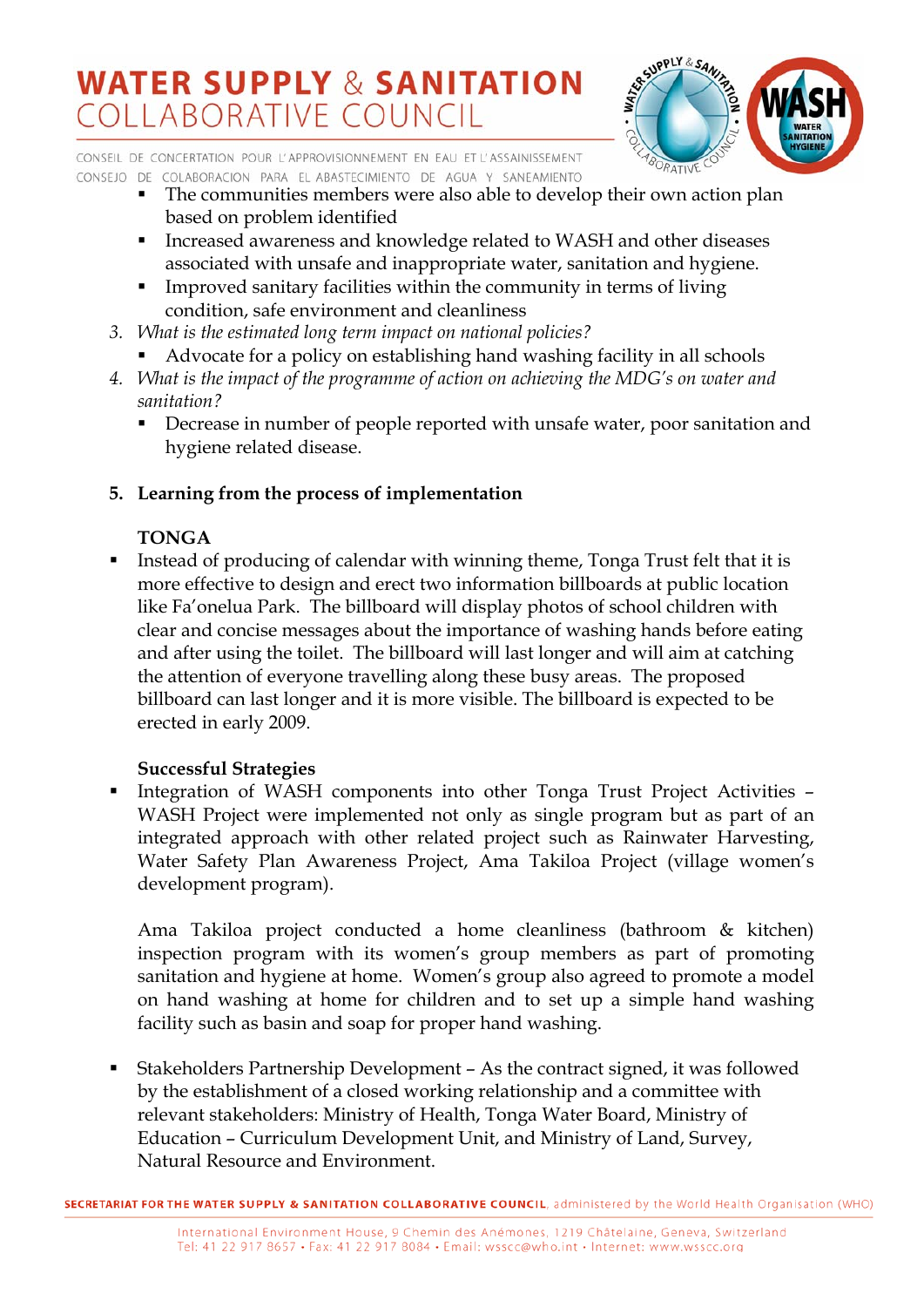

CONSEIL DE CONCERTATION POUR L'APPROVISIONNEMENT EN EAU ET L'ASSAINISSEMENT CONSEJO DE COLABORACION PARA EL ABASTECIMIENTO DE AGUA Y SANEAMIENTO

These committee act as an advice and guidance to the project coordinator on project activity requirements and progress and also to provide advocacy for community based activities. Committee members were willingly to participated and to providing resources from their respective ministries.

 WASH TV Spot – WASH TV spot were developed and broadcast on local television. The spot were developed and targeted children to practice hand washing to prevent diarrhoeal and other water borne disease.

The concept of the spot was to choose a very simple music, easily learnt by children and can create a mind set of adopting hand washing at same time. It was observed that even 3 years old washing their hands after going to a bathroom singing "happy birthday"

## **TUVALU**

- **Most teachers and younger students continue certain WASH activities** themselves to sustain the educational and awareness in schools
- The printing out of the "Harvesting the Heavens" in the local language which makes it easier to understand by the local communities
- TANGO engagement in making contact with volunteer agencies such as the Volunteering for International Development from Australia (VIDA) to investigate in the possibility of bringing in volunteers to continue working on water, sanitation and hygiene in Tuvalu
- Good working partnership between TANGO, Foundation of the People of the South Pacific International (FSPI) and Secretariat of Applied Geoscience Commission (SOPAC) for technical support and provision of necessary information

### **6. Future developments**

### **TONGA**

Recent community awareness workshop with key stakeholders, community representative agreed that awareness raising activities should be ongoing and scaled up to cover schools in Tonga. At the same time, Tonga Trust will supports from local businesses in placing a hand washing basin in schools that are really poor and vulnerable. We believed that education and awareness alone is not good enough to bring about behavioural change, unless we include other interventions that will facilitate the behavioural change. In some school we visited, there is no hand washing basin, nor soap to encourage behavioural change.